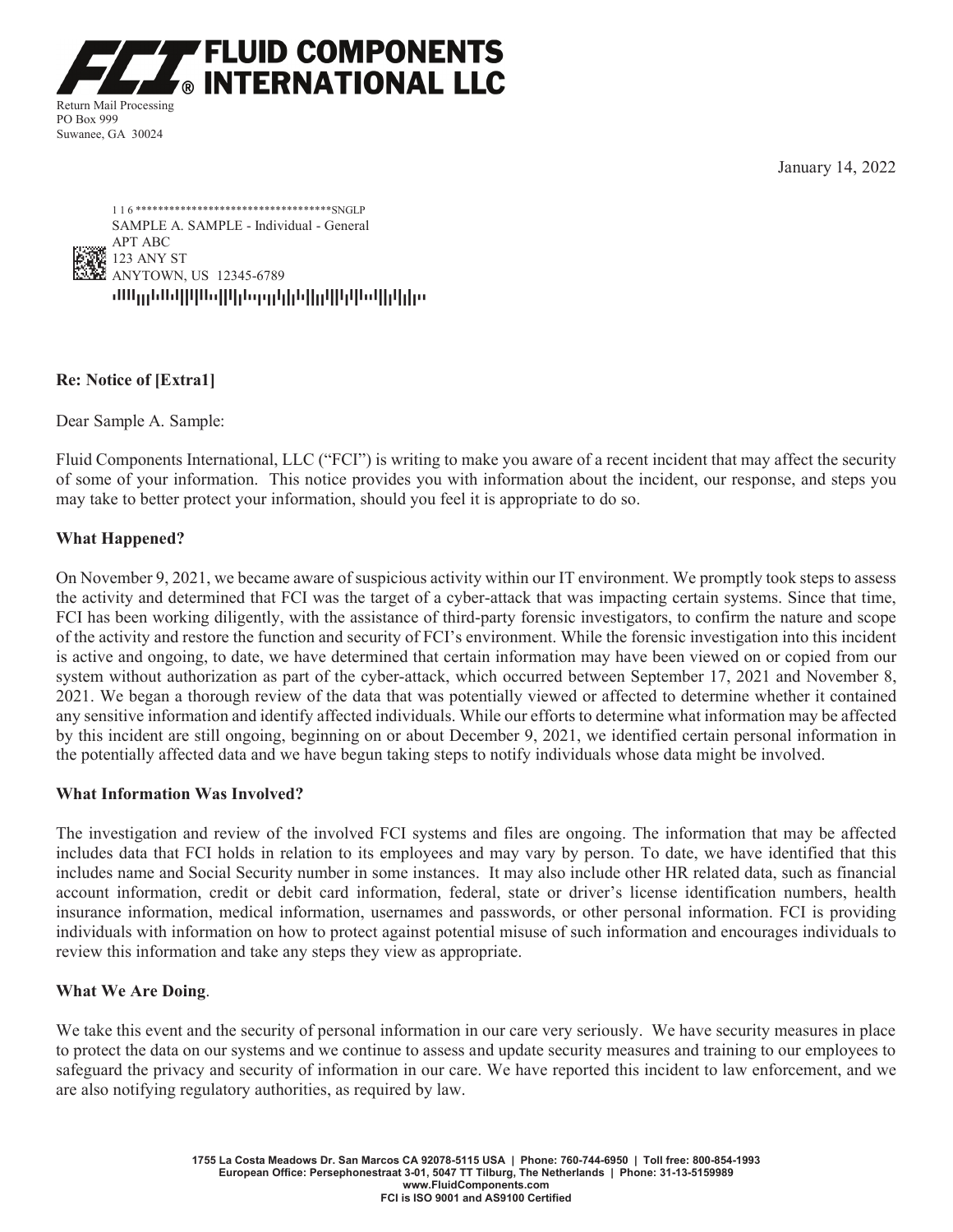As an added precaution, we are also offering you access to two (2) years of credit monitoring and identity monitoring services through Experian at no cost to you. These services include credit monitoring, fraud consultation, and identity theft restoration. If you wish to activate Experian's identity monitoring services, you may follow the instructions included in the "Steps You Can Take to Protect Your Information."

# **What You Can Do.**

We encourage you to remain vigilant against incidents of identity theft and fraud by reviewing your account statements and monitoring your free credit reports for suspicious activity and to detect errors.

You can find out more about how to safeguard your information in the enclosed *Steps You Can Take to Protect Information.*  There, you will find additional information about the complimentary credit monitoring and identity restoration services we are offering and how to enroll.

# **For More Information.**

We understand that you may have questions that are not addressed in this letter. If you have additional questions or concerns, please call our dedicated assistance line at  $(877)$  736-4493, which is available Monday through Friday from 8 am – 10 pm Central, or Saturday and Sunday from 10 am – 7 pm Central (excluding major U.S. holidays). Be prepared to provide your engagement number **B022936**. You may also write Fluid Components International, LLC at 1755 La Costa Meadows Drive, San Marcos, CA 92078.

We take this event very seriously and sincerely regret any inconvenience or concern it may cause you.

Sincerely,

 $24.0$ 

Dan McQueen President and Chief Executive Officer Fluid Components International LLC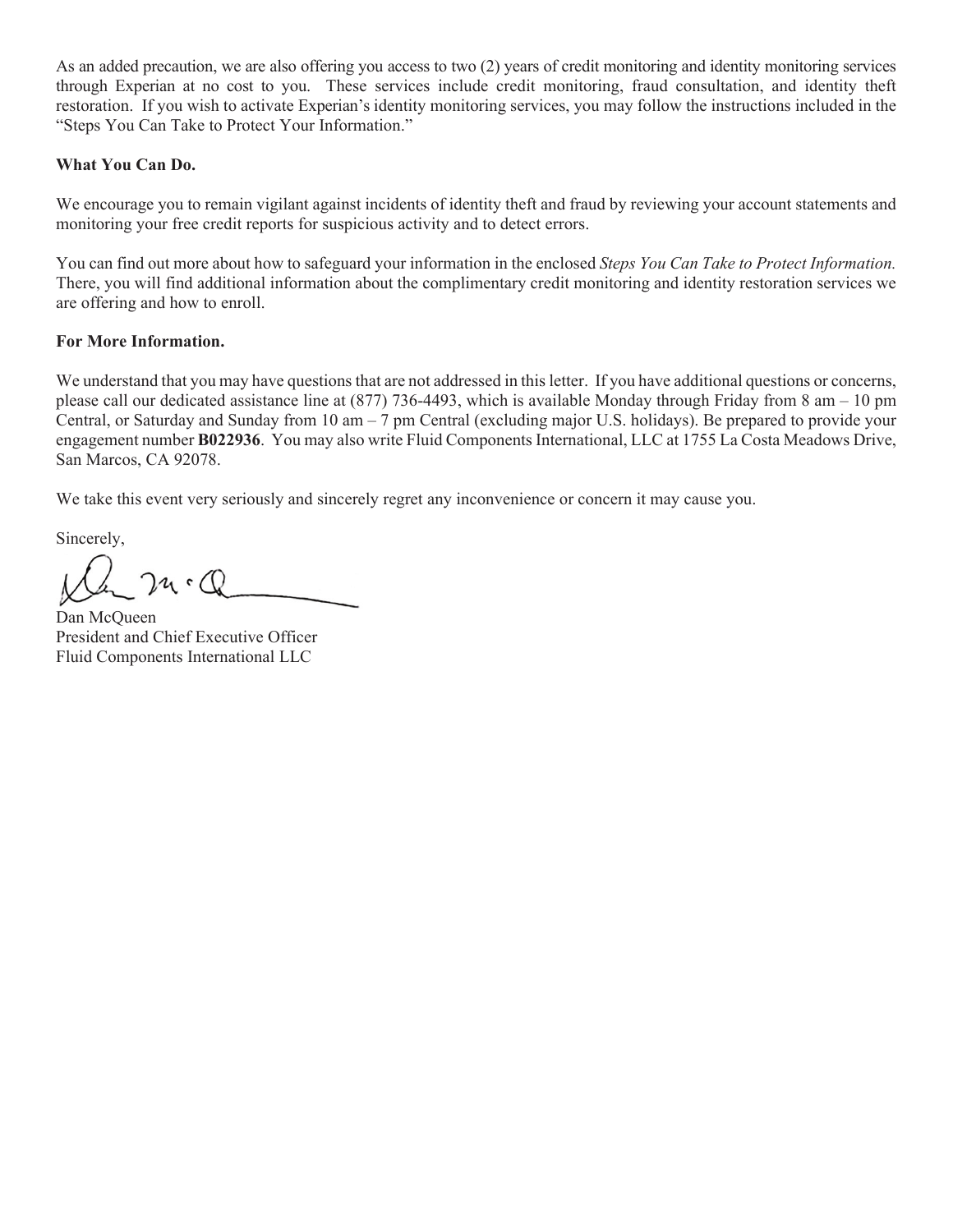# **STEPS YOU CAN TAKE TO PROTECT PERSONAL INFORMATION**

# **Enroll in Complimentary Credit Monitoring**

To help protect your identity, we are offering complimentary access to Experian IdentityWorks<sup>SM</sup> for 24 months.

If you believe there was fraudulent use of your information and would like to discuss how you may be able to resolve those issues, please reach out to an Experian agent. If, after discussing your situation with an agent, it is determined that identity restoration support is needed then an Experian Identity Restoration agent is available to work with you to investigate and resolve each incident of fraud that occurred from the date of the incident (including, as appropriate, helping you with contacting credit grantors to dispute charges and close accounts; assisting you in placing a freeze on your credit file with the three major credit bureaus; and assisting you with contacting government agencies to help restore your identity to its proper condition).

Please note that Identity Restoration is available to you for 24 months from the date of this letter and does not require any action on your part at this time. The Terms and Conditions for this offer are located at www.ExperianIDWorks.com/restoration.

While identity restoration assistance is immediately available to you, we also encourage you to activate the fraud detection tools available through Experian IdentityWorks as a complimentary 24 month membership. This product provides you with superior identity detection and resolution of identity theft. To start monitoring your personal information, please follow the steps below:

- Ensure that you **enroll by 03/31/2022** (Your code will not work after this date.)
- **Visit** the Experian IdentityWorks website to enroll: https://www.experianidworks.com/credit
- **Provide your activation code: ABCDEFGHI**

If you have questions about the product, need assistance with Identity Restoration that arose as a result of this incident or would like an alternative to enrolling in Experian IdentityWorks online, please contact Experian's customer care team at (877) 736-4493 by **03/31/2022**. Be prepared to provide engagement number **B022936** as proof of eligibility for the Identity Restoration services by Experian.

### **ADDITIONAL DETAILS REGARDING YOUR 24 MONTH EXPERIAN IDENTITYWORKS MEMBERSHIP**

A credit card is not required for enrollment in Experian IdentityWorks. You can contact Experian immediately regarding any fraud issues, and have access to the following features once you enroll in Experian IdentityWorks:

- **Experian credit report at signup:** See what information is associated with your credit file. Daily credit reports are available for online members only.\*
- **Credit Monitoring:** Actively monitors Experian file for indicators of fraud.
- **Identity Restoration:** Identity Restoration specialists are immediately available to help you address credit and noncredit related fraud.
- **Experian IdentityWorks ExtendCARETM:** You receive the same high-level of Identity Restoration support even after your Experian IdentityWorks membership has expired.
- **\$1 Million Identity Theft Insurance\*\*:** Provides coverage for certain costs and unauthorized electronic fund transfers.

### **Monitor Your Accounts**

Under U.S. law, a consumer is entitled to one free credit report annually from each of the three major credit reporting bureaus, Equifax, Experian, and TransUnion. To order your free credit report, visit www.annualcreditreport.com or call,

<sup>\*</sup> Offline members will be eligible to call for additional reports quarterly after enrolling.

<sup>\*\*</sup> The Identity Theft Insurance is underwritten and administered by American Bankers Insurance Company of Florida, an Assurant company. Please refer to the actual policies for terms, conditions, and exclusions of coverage. Coverage may not be available in all jurisdictions.